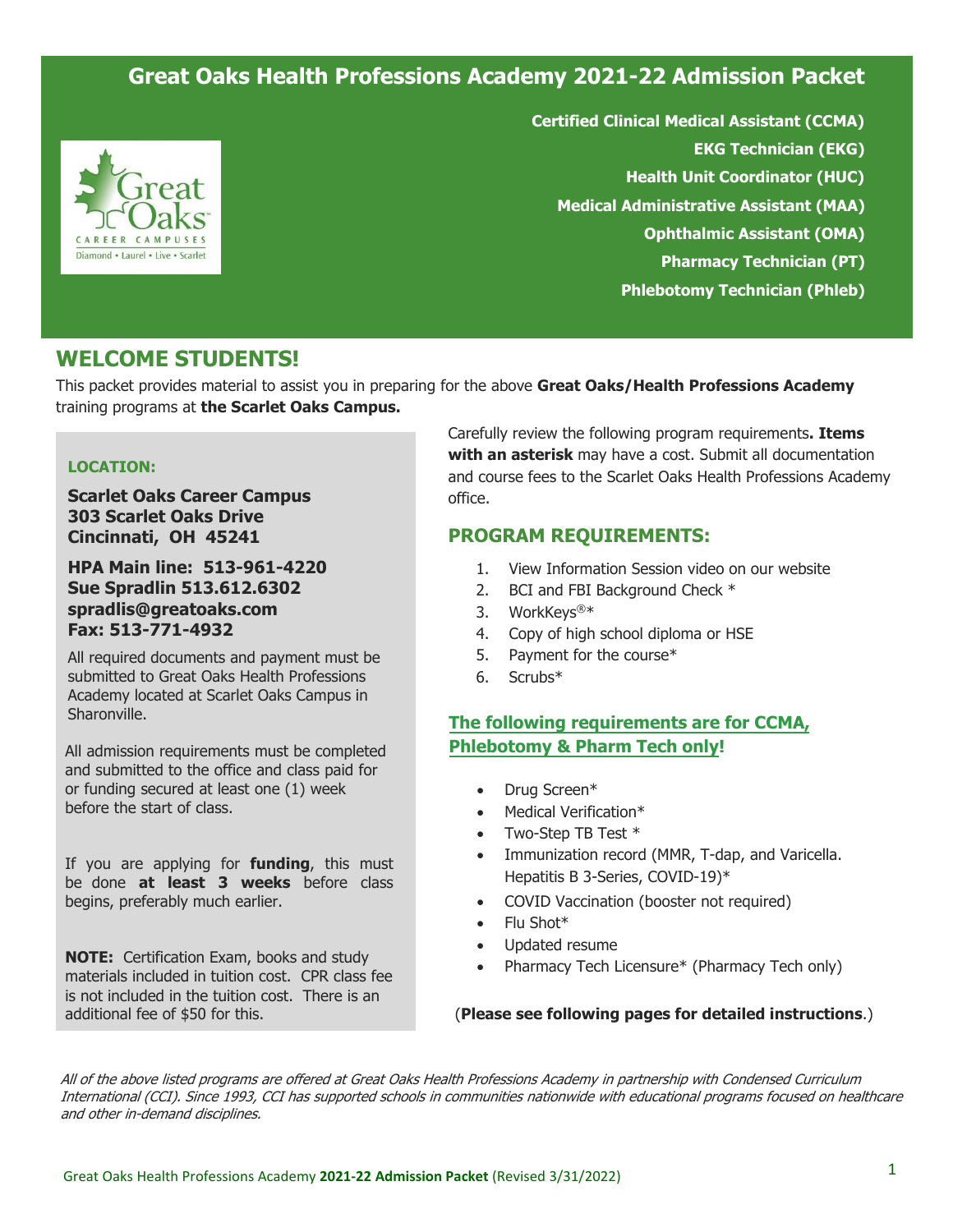# **Program Requirements Detailed Instructions**

# **1. View information session video on our website.**

For further information about our programs and to watch a video information session, please visit our website at: [www.adults.greatoaks.com](http://www.adults.greatoaks.com/)

# **2. BCI and FBI background check \***

Complete BCI and FBI background checks (results dated up to one year before the end date of the class may be accepted). Bring a valid driver's license or state ID and Social Security card. Allow 4 to 6 weeks for background check processing. Students may go to:

### **Scarlet Oaks Adult Education**

303 Scarlet Oaks Drive (Entry 3) Cincinnati, Ohio 45241 513-961-4220 Call to make an appointment **Total Cost is \$47.00** (BCI & I - \$22, FBI - \$25)

You can get background checks at various other locations in the city, but we prefer that you get your background check at Scarlet Oaks because we get the results much sooner and we are the least expensive. \*\***If you must get your background check at another location, please contact us to get the proper codes for the background check.**

# **3. WorkKeys®\***

Complete ACT'S WorkKeys® and achieve a level (4) on each of the three assessments:

- Applied Math (Previously Applied Mathematics)
- Graphic Literacy (Previously Locating Information)
- Workplace Documents (Previously Reading for Information)

# **FREE WorkKeys® Test Prep Websites**

**Ohio Means Jobs** – <https://jobseeker.ohiomeansjobs.monster.com/Assessments/Home.aspx>

# **FREE WorkKeys® Preparation Classes**

**Scarlet Oaks** – 513-771-8881

**Mercy Neighborhood Ministries –** 513-751-2500 x 235

**Education Matters** – East Price Hill & Lower Price Hill locations-- 513.244.2214 x 203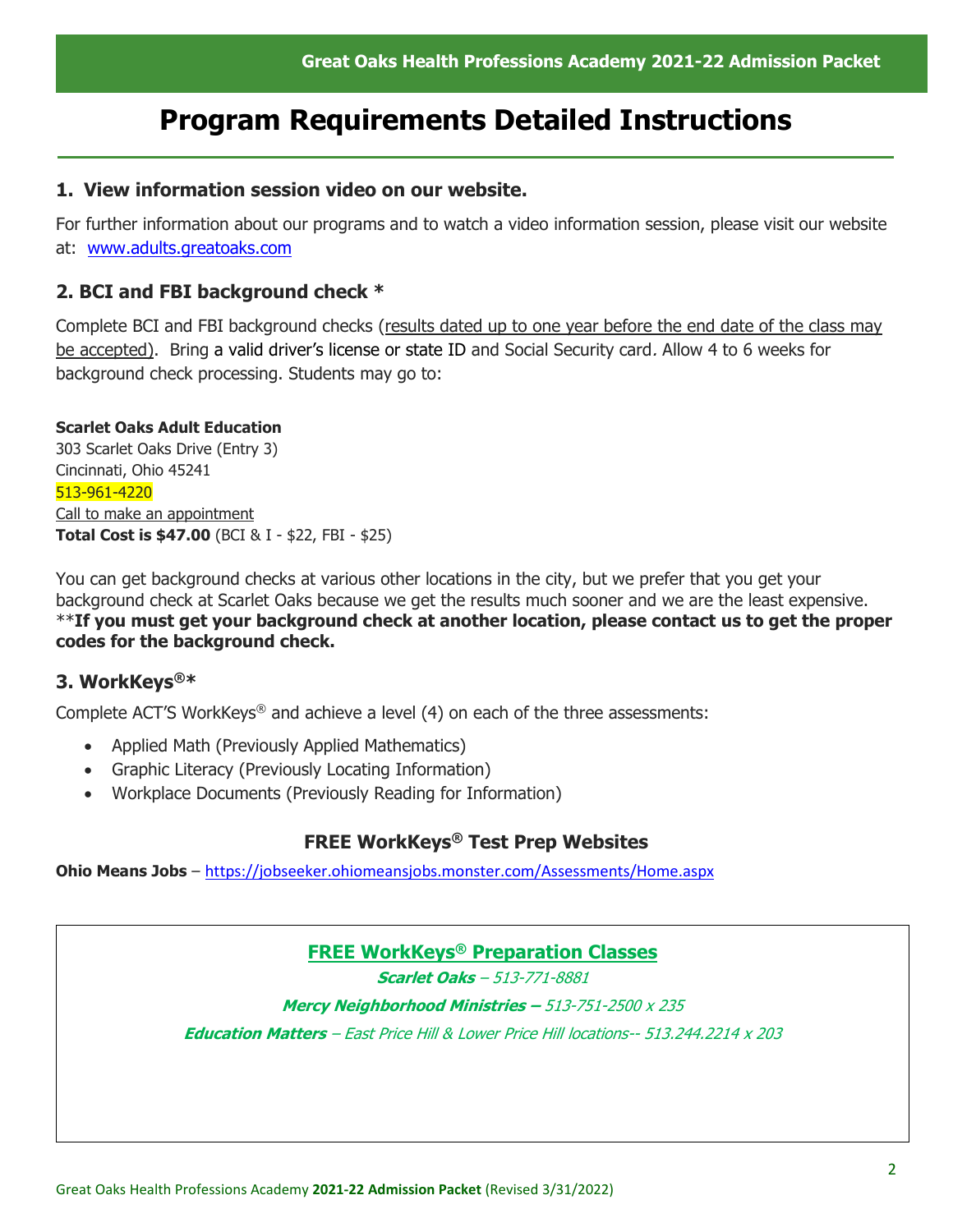### **PROGRAM REQUIREMENTS DETAILED INSTRUCTIONS (Continued)**

**Call one of the testing sites below when you achieve at least a level (4) on each practice assessment and feel that you are ready to schedule the WorkKeys®.**

### **Testing Sites for WorkKeys®**

- **There is a \$50 fee for the WorkKeys Assessment** (unless otherwise noted)
- Arrive 30 minutes before test time and bring a valid driver's license or state ID (required)
- The test length is 55 minutes (for each of the three assessments)
- Achieve a level (4) on each of the three assessments

| <b>Scarlet Oaks Career Campus</b><br>303 Scarlet Oaks Drive (Entry 8, look for RAMTEC)<br>Cincinnati, Ohio 45241<br>513-771-8881                                                                                                                                   | <b>Mercy Neighborhood Ministries, Inc.</b><br>1602 Madison Road<br>Cincinnati, Ohio 45206<br>Contact: Kristy Appel, 513-487-6192 |
|--------------------------------------------------------------------------------------------------------------------------------------------------------------------------------------------------------------------------------------------------------------------|----------------------------------------------------------------------------------------------------------------------------------|
| www.greatoaks.com<br>* Call to make an appointment. The test fee is collected at the                                                                                                                                                                               | www.mercyneighborhoodministires.org<br>*You must obtain a referral from HPA to test at this                                      |
| time of scheduling (No refunds are available. To change test<br>date contact 513,771,8881 at least 24 hours before the<br>scheduled test. We offer a one-time transfer to a future test<br>date. No transfer is possible with less than 24 hours<br>notification.) | site. Call 513-961-4220.<br>*\$50 (may include remedial class)                                                                   |
| <b>IKRON of Greater Cincinnati</b>                                                                                                                                                                                                                                 |                                                                                                                                  |
| 2347 Vine Street,<br>Cincinnati OH-45219                                                                                                                                                                                                                           |                                                                                                                                  |
| 513.621.1117 x 3120/Computer Lab                                                                                                                                                                                                                                   |                                                                                                                                  |
| https://cincinnati.ikron.org                                                                                                                                                                                                                                       |                                                                                                                                  |
| Ikron only-may take one assessment at a time/\$15 ea                                                                                                                                                                                                               |                                                                                                                                  |

**WorkKeys Requirement Waiver:** if you have earned a Bachelor's degree from a college in the United States, or have achieved a score of 22 or above on the ACT college entrance exam within the last five (5) years, you may be exempt from the WorkKeys requirement.

# **4. Copy of high school diploma or High School Equivalency (HSE)**

Submit a copy of your high school diploma or High School Equivalency (HSE). A transcript or statement printed on school letterhead stating your graduation date is also acceptable.

# **5. Payment for the course\***

Payment for the course must be submitted at least one week before the start of class. Please call **513.961.4220** or **Front Desk (513.771.8881)** at Great Oaks Health Professions Academy office, 303 Scarlet Oaks Dr., Cincinnati OH 45241. We accept cash, check, money order or credit card.

# **6. Scrubs\***

Students are required to wear scrubs during class for the following programs below. **Medical Ophthalmic Assistant** – Any Solid Color **Phlebotomy Technician** – Red Top and Black Pants **Clinical Medical Assistant** - Navy Blue **EKG Technician** – Any Solid Color **Health Unit [Coordinator](mailto:baldwinc@greatoaks.com) - Black** 

**Submit program requirements in person by appointment at Scarlet Oaks, via fax at (513) 771-4932 or via email at spradlis@greatoaks.com.** Great Oaks Health Professions Academy **2021-22 Admission Packet** (Revised 3/30/2022)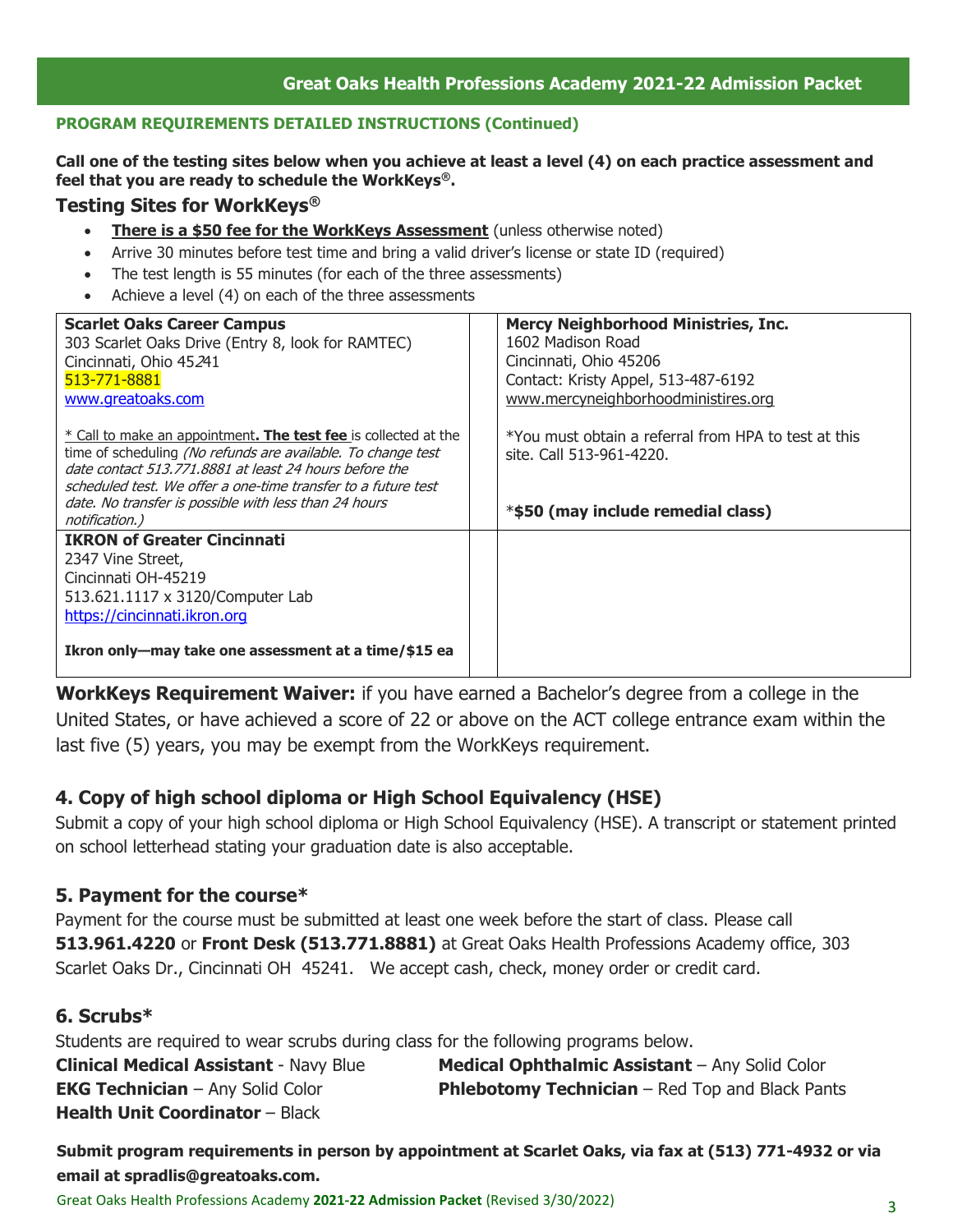#### **PROGRAM REQUIREMENTS DETAILED INSTRUCTIONS (Continued)**

# **Additional clinical requirements for CCMA, Phlebotomy and Pharmacy:**

(**Please disregard if your program does not provide an Externship**)

# **1.Drug Screen\*** (page 9)

Students are required to get a minimum 10-panel drug screen.

### **2.Medical Verification/Physical\*** (page 6)

Have your doctor or nurse practitioner complete the enclosed medical verification form. An alternative physical form may be accepted if you obtained the physical within one year of class start date and the form is signed and dated by your doctor or nurse practitioner.

# **3.Two-Step PPD (TB) Test \*** (page 7)

TB test must be completed within one year of, and prior to class start date. TB tests may be obtained from your doctor, clinic OR the Hamilton County Public Health Tuberculosis Control Clinic: (513) 946-7600, 184 East McMillan Street, Cincinnati, Ohio, 45219. Call for hours of operation and costs. Individuals who have experienced a positive reaction to the PPD test are required to submit a chest x-ray.

### **4.Immunization Record \*** (page 7)

Required immunization record showing that you were vaccinated for: MMR (Measles, Mumps & Rubella), Varicella (chickenpox), T-dap, (Tetanus, Diphtheria, and Pertussis) and Hepatitis B -3 Series or documentation of a Titer, as proof of vaccination. See page 8 for more detailed information regarding immunizations.

### **5.Updated Resume**

Students should have a current resume prepared and ready for their externship and for seeking a job once they complete their externship.

### **6.Pharmacy Technician Licensure\***

**Students in the Pharmacy Technican Program** will need to register as a Pharmacy Technican Trainee on the State of Ohio Pharmacy Board Website. **<https://www.pharmacy.ohio.gov/> Students with foreign high school diploma must pass the TOEFL exam, [www.ets.org/toefl,](http://www.ets.org/toefl) before registering for their Pharmacy Technician Trainee licensure.**

### **7.Externship Release Forms** (page 10- 11)

Students must complete and sign the Authorization Release Form authorizing CCI to release your information to potential externship facilities.

# **All of the above clinical requirements can be completed at Doctors of Urgent Care, 360 Glensprings Drive, Cincinnati, Ohio 45246. Phone: 513.671-5050 (see page 12)**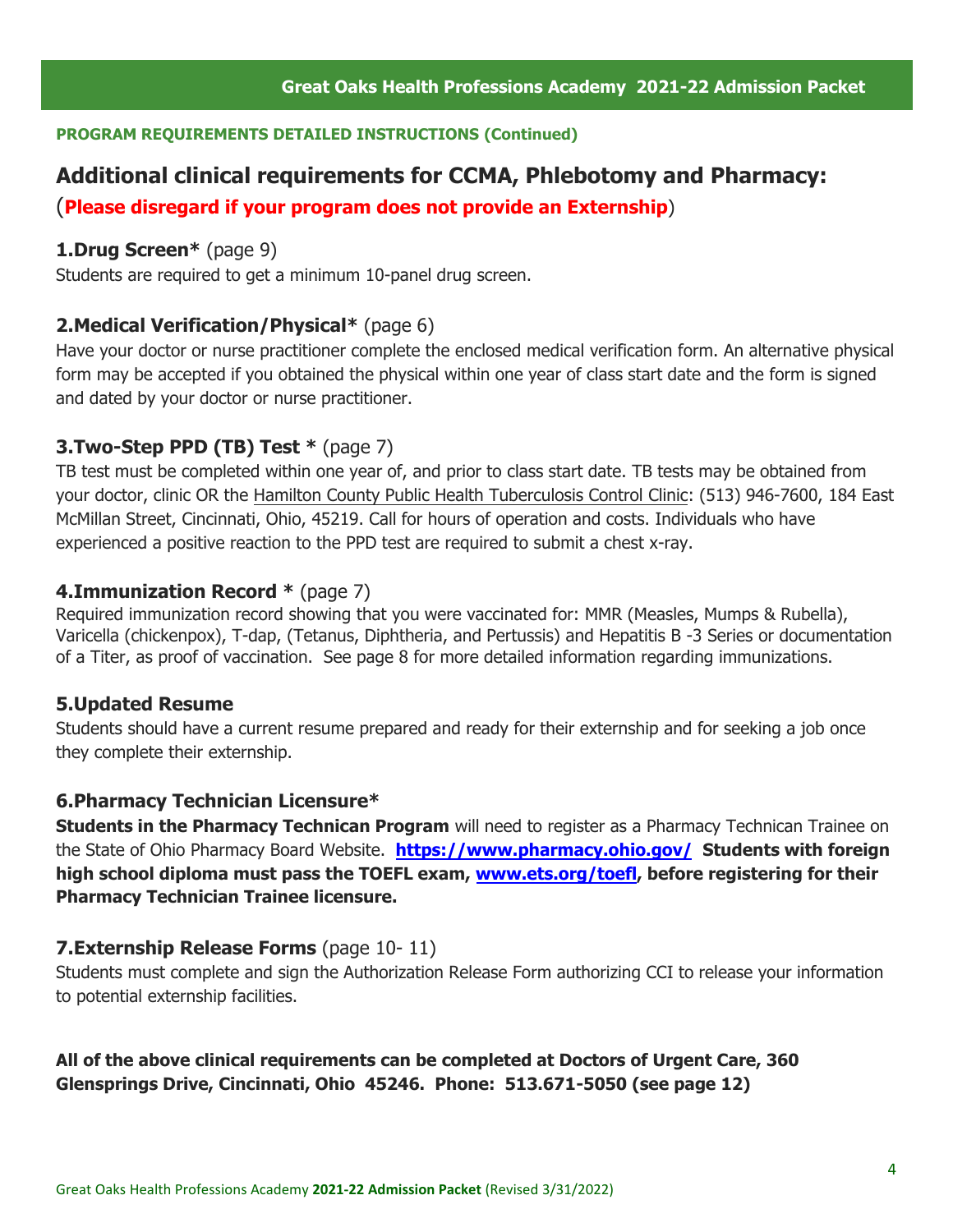### **EMPLOYMENT OPPORTUNITIES:**

The Great Oaks Health Professions Academy provides support to ASSIST students in finding employment, but DOES NOT PLACE students into jobs. Students who find employment are successful in the program, are aggressive about submitting applications continuously, put their best foot forward in an interview, and have excellent references. Job openings are hard to predict. During certain times of the year hiring is very active, other times of the year, employment opportunities are scarce. The instructor of the course does:

- 1. Provide resources and information about basic job seeking skills; resume writing, interview skills, how to dress, etc.
- 2. Provides information about where to look for employment
- 3. Provides any job leads to the class as they arise

### **Barriers to Employment**

Great Oaks wants every student to be successful not only in the class but also in gaining employment after obtaining certification for those who employment as a goal. For that reason, we would like to make students aware of potential barriers to employment. Individuals with the following are less likely to obtain employment even after successful completion of the course:

• Felony: Health care institutions are less likely to hire convicted felons in patient contact occupations. Any offenses listed on the dis-qualifier or prohibited offense list from Senate bills 38 or 160 may prohibit you from employment in the healthcare profession.

• Certain learning disabilities: If you have a learning disability, please let your instructor know immediately so we can determine the best way for you to learn in the program. If you have a learning disability for which you will require accommodations on the National Certification Test, you will be required to provide a written diagnosis. You are also encouraged to contact the testing agency to find out 1) if they will provide that accommodation and 2) will this particular learning disability hinder employment opportunities.

• Smoking is a potential barrier to employment. Most employers now hire non-smokers only and do a blood test or swab upon hiring to check for nicotine.

• Color Blindness (Phlebotomy): this condition prevents individuals from distinguishing a wide range of color-coded tube tops used for different lab tests. Most health care facilities use the colorcoded system.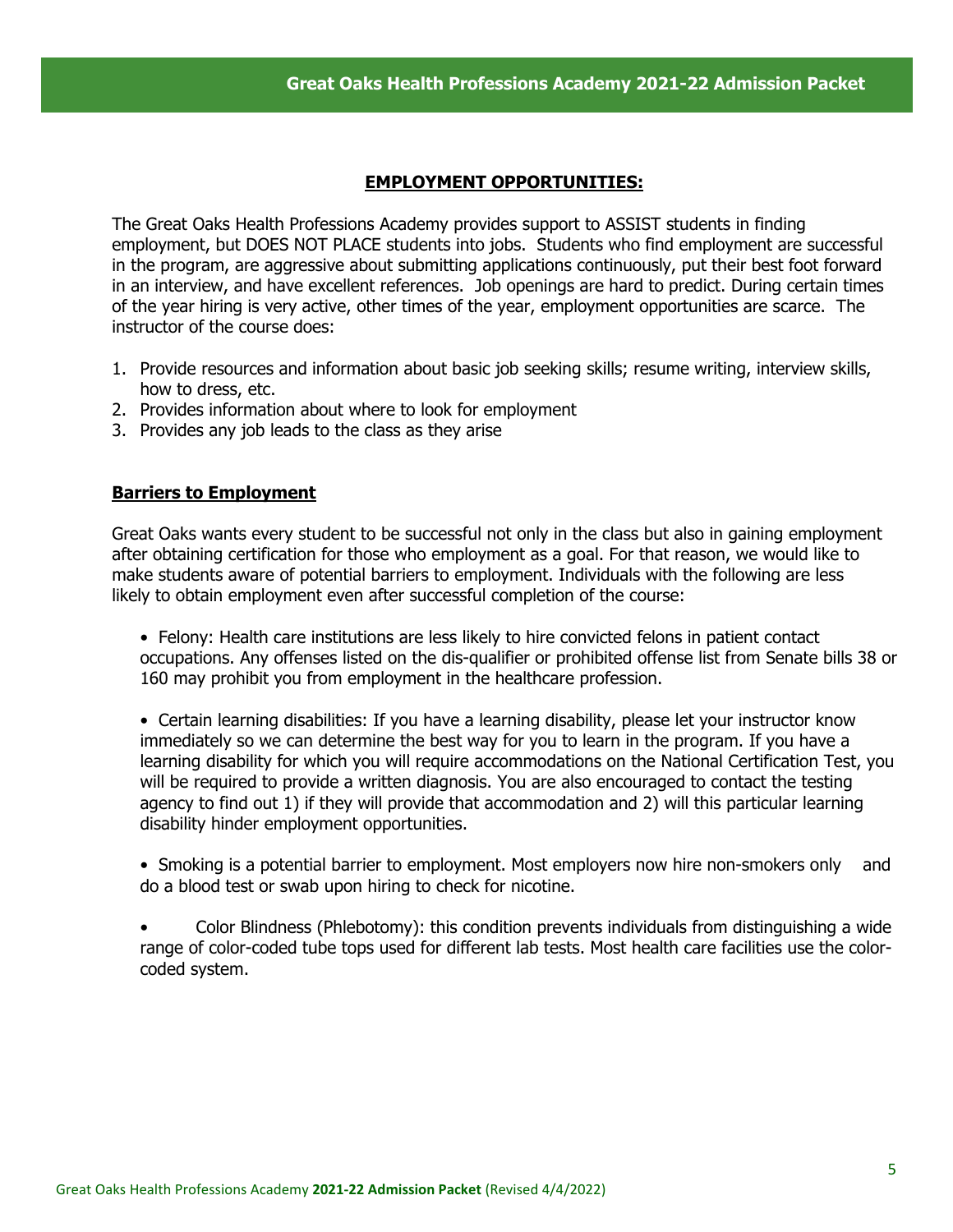#### **Great Oaks Health Professions Academy 2021-22 Admission Packet**

# **Great Oaks Medical Verification Form**

#### **To the Health Care Professional: PLEASE READ**

I have, this day\_\_\_\_\_\_\_\_\_\_\_, given (print name) \_\_\_\_\_\_\_\_\_\_\_\_\_\_\_\_\_\_\_\_\_\_\_\_\_\_\_\_\_\_\_\_\_\_\_\_\_\_\_\_\_\_\_\_\_\_\_\_\_\_\_\_\_\_\_\_\_\_\_\_\_\_\_\_ a thorough physical examination and based on my findings, which include medical history and physical examination; I believe he/she is physically and mentally able to undertake the Certified Clinical Medical Assistant, Pharmacy Technician and Phlebotomy Programs at Great Oaks. The student is in good health. He/she is free of any communicable disease and has no known deficits that would interfere with the ability to participate in a clinical setting. \*\*\*\*\*\*\*\*\*\*\*\*\*\*\*\*\*\*\*\*\*\*\*\*\*\*\*\*\*\*\*\*\*\*\*\*\*\*\*\*\*\*\*\*\*\*\*\*\*\*\*\*\*\*\*\*\*\*\*\*\*\*\*\*\*\*\*\*\*\*\*\*\*\*\*\*\*\*\*\*\*\*\*\*\*\*\*\*\*\*\*\*\*\*\*\*\*\*\*\*\*\*\*\*\*\*\*\* It is essential that students be able to perform a number of physical activities in the clinical portion of the program. At a minimum, students will be required to lift patients, stand for several hours at a time and perform bending activities. The clinical experience also places students under considerable mental and emotional stress as they undertake responsibilities and duties affecting patients' lives. Students must be able to demonstrate rational and appropriate behavior under stressful conditions. **Does the student have any limitations that will interfere with patient safety?** YES or NO **If yes, please explain:** \_\_\_\_\_\_\_\_\_\_\_\_\_\_\_\_\_\_\_\_\_\_\_\_\_\_\_\_\_\_\_\_\_\_\_\_\_\_\_\_\_\_\_\_\_\_\_\_\_\_\_\_\_\_\_\_\_\_\_\_\_\_\_\_\_\_\_\_\_\_\_\_\_\_\_\_\_\_\_\_\_\_\_\_\_\_\_\_\_ **Healthcare Provider Signature: \_\_\_\_\_\_\_\_\_\_\_\_\_\_\_\_\_\_\_\_\_\_\_\_\_\_\_\_\_\_\_\_\_\_\_\_\_\_\_\_\_\_\_\_ Licensed Healthcare Provider (M.D., D.O., N.P., or P.A.) OFFICE STAMP HEALTHCARE PROVIDER Or** Print Name: \_\_\_\_\_\_\_\_\_\_\_\_\_\_\_\_\_\_\_\_\_\_\_\_\_\_\_\_\_\_\_\_\_\_\_\_\_\_\_ Telephone Number: \_\_\_\_\_\_\_\_\_\_\_\_\_\_\_\_\_\_\_\_\_\_\_\_\_\_\_\_\_\_\_\_\_\_\_\_\_\_\_ Address: \_\_\_\_\_\_\_\_\_\_\_\_\_\_\_\_\_\_\_\_\_\_\_\_\_\_\_\_\_\_\_\_\_\_\_\_\_\_\_\_\_ Zip Code: \_\_\_\_\_\_\_\_\_\_\_\_\_\_\_\_\_\_\_\_\_\_\_\_\_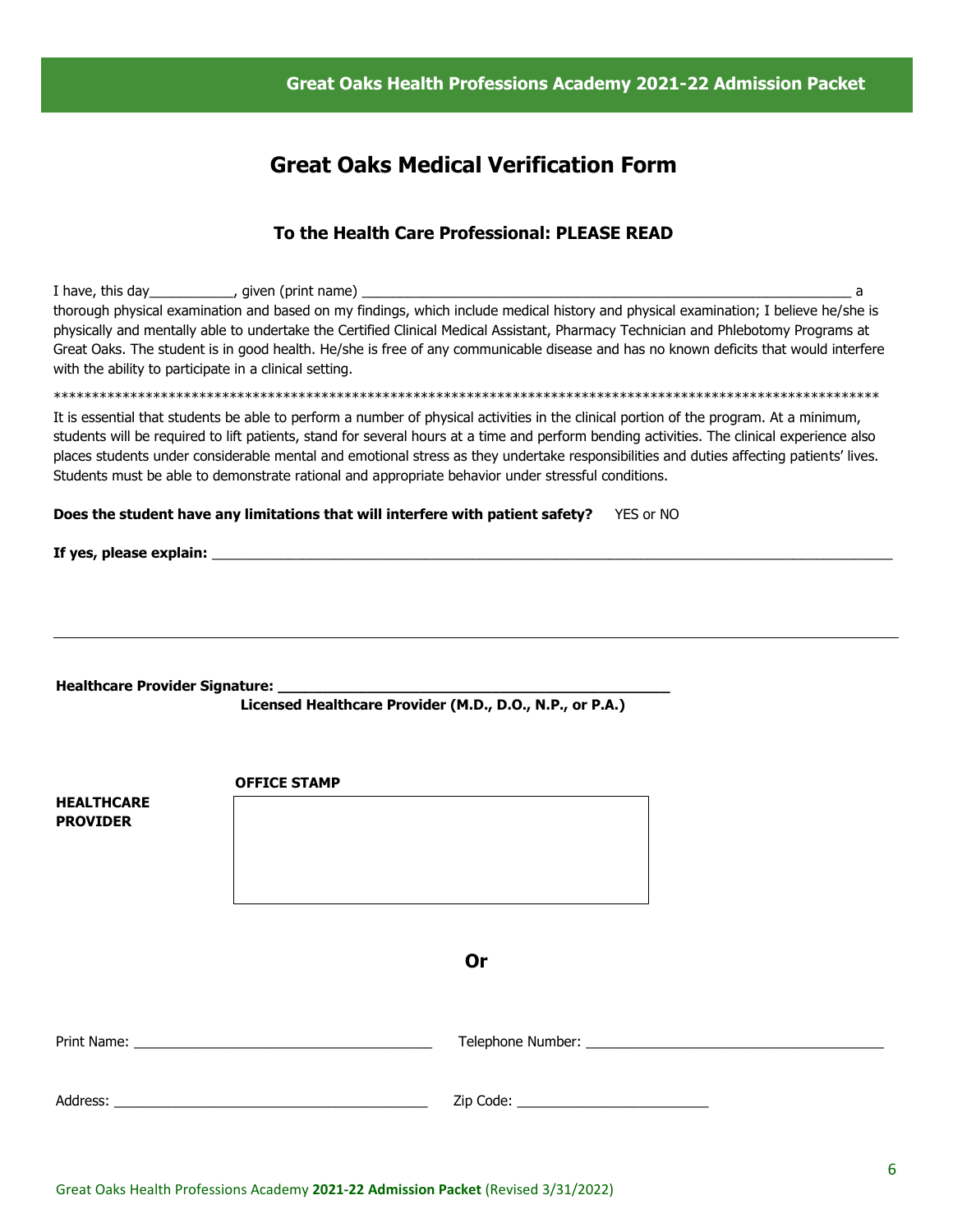# **Immunization Record**

Student Name\_\_\_\_\_\_\_\_\_\_\_\_\_\_\_\_\_\_\_\_\_\_\_\_\_\_\_\_\_\_\_\_\_\_\_\_\_\_\_\_\_\_\_\_\_\_\_\_\_\_\_\_\_\_\_\_\_\_\_\_\_\_ Date of Birth\_\_\_\_\_\_\_\_\_\_\_\_\_\_\_\_\_\_\_\_\_\_\_\_

Submit a copy of high school, military or other immunization records showing prior immunization against measles, mumps, rubella (MMR), tetanus, diphtheria, pertussis (Tdap), hepatitis B (3 series) and varicella. If unable to provide a copy of prior immunization records, bring this form to your physician to be completed and signed, and then return the completed record to Scarlet Oaks. Proof of immunity to measles, mumps, rubella, hepatitis B and varicella by a blood test is also acceptable with supportive laboratory documentation.

#### The above named student has been immunized against **MONTH, DAY AND YEAR required**

| <b>Hepatitis B</b>                                                                                                                                                                                                                   |
|--------------------------------------------------------------------------------------------------------------------------------------------------------------------------------------------------------------------------------------|
| HBVI $\frac{1}{\sqrt{1-\frac{1}{2}}}\frac{1}{\sqrt{1-\frac{1}{2}}\sqrt{1-\frac{1}{2}}\sqrt{1-\frac{1}{2}}\sqrt{1-\frac{1}{2}}$                                                                                                       |
|                                                                                                                                                                                                                                      |
| HBV3 $\frac{\frac{1}{2}}{\frac{1}{2}}$                                                                                                                                                                                               |
| Or Hepatitis B titers                                                                                                                                                                                                                |
| HBSAB $\frac{\ }{\ }$                                                                                                                                                                                                                |
| <b>COVID-19 Vaccination</b>                                                                                                                                                                                                          |
| Dose $1 \_/\_/\_$<br>Dose 2 $/$ /                                                                                                                                                                                                    |
| TB Skin Test/PPD/Chest X-ray within last 12 months                                                                                                                                                                                   |
| 1-Step PPD (Date Read) $\frac{1}{\sqrt{1-\frac{1}{2}}}$                                                                                                                                                                              |
| 2-Step PPD (Date Read) $\frac{1}{\sqrt{2}}$                                                                                                                                                                                          |
| Outcome <b>contract the contract of the contract of the contract of the contract of the contract of the contract of the contract of the contract of the contract of the contract of the contract of the contract of the contract</b> |
| Or                                                                                                                                                                                                                                   |
| QuantiFERON-TB or T-Spot (circle) / /                                                                                                                                                                                                |
| 0r                                                                                                                                                                                                                                   |
|                                                                                                                                                                                                                                      |
|                                                                                                                                                                                                                                      |
|                                                                                                                                                                                                                                      |
|                                                                                                                                                                                                                                      |
|                                                                                                                                                                                                                                      |
|                                                                                                                                                                                                                                      |
|                                                                                                                                                                                                                                      |
|                                                                                                                                                                                                                                      |